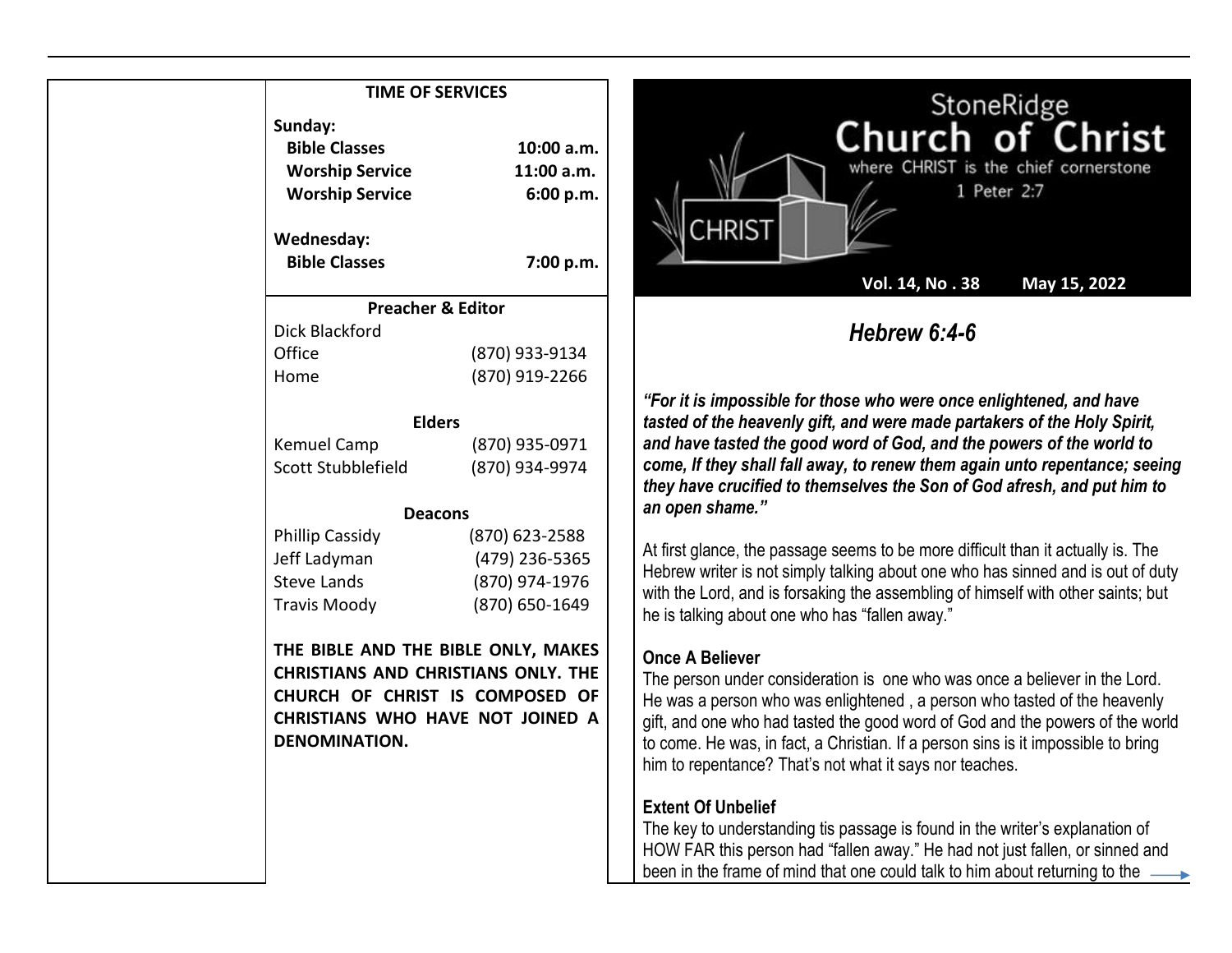#### *from front page*

the Lord; that one could reason with him about the love of the Lord Jesus Christ. He has now turned aside to the extent that he would *crucify the Lord and put him to an open shame.* This is the reason the person cannot be renew to repentance. How can you renew one to repentance when he has denied the only person who can save him and the blood that can cleanse him? You cannot - - - and this is what the Hebrew writer says.

### **God's Plan For Your Salvation.**

He sent His son to die for you. That's how much He wants you to be saved. Christ died for a lot of people but most of them will reject him and be lost (Matt 7:13,14). Before you can ever be saved you must first humble yourself and be willing to obey the Lord's instructions. That's the least you can do considering what Christ did for you.

 You must them examine the evidence for Christ and what he did. The Bible contains eyewitness accounts of those who were there. That record has been preserved for almost 2000 years.

 Finding it to be so, you must believe with a faith that is willing to openly confess that Jesus is the son of God (Acts 8:37; Matt 10:32).

 You must then, in godly sorrow, repent of all your sins because you want to be forgiven of everyone of them(Acts 3:19).

 And then, in further humility, submit to being baptized to be forgiven of those sins (Acts 2:38; 22:16). This will put you into Christ (Rom 6:3-5).You will be raise to walk in *newness of life*! You'll be a **Christian** and a **Christian** only!

Why not do it today? *Db*

 *The Bible never suffers from neglect, but those who neglect the Bible do.*

*The Bible has survived the ignorance of its friends and the hatred of its enemies.*

# *News/Notes/Quotes*

**THE SICK. Alvis Brown** (preacher at Weiner) had surgery this week and is improving….**Leon Morgan** is continuing to take therapy at Encompass and is showing much improvement. …... **Lila Lands** is also at Encompass and improving and hopes to go home soon.!...**Marshal Lands** is continuing to stay with Steve and Kristi Lands.…**Beth Cossey** is shut-in at home but would love to have visits and calls… Continue to remember **Lynissa Davis** and he friend **Sharon Mans** who have been dealing with some health challenges lately… **Donald Crisler** continues his treatment for cancer…Remember our shutins: **Madonna Vines** is confined at home. **Gail Brooks** and **Rita Kieffe**r are both at St. Bernard Village…**Shirley Coots** at Lawrence County Nursing Home (hospice care)…**Joyce Riley** is at St. Elizabeth's Place…**Charles Bradsher** at Craighead County Nursing Home… **Beverly Allen** confined at home. Continue to remember all of these in your prayers.

**IDENTIFIED.** We welcome **Chris** and **Rita Cassidy** as new members at

StoneRidge and are glad to have them. Get to know them! Here's their info:

Christopher K. Cassidy, Sr. Rita 4801 S. 28<sup>th</sup> St. 870-623-3115 Paragould AR 72450 BD 5/11 870-740-2590 BD 2/11/ [Rkcassidy74@yahoo.com](mailto:Rkcassidy74@yahoo.com)

**CONGRATS GRADUATES!** One got omitted from last Sunday's bulletin**. Kodi Lands Herndon** received her masters degree last week from Arkansas State University. We're proud of her and ALL of our graduates!!



 *It is not always best to say what you think. Sometimes it is better to keep silent!*